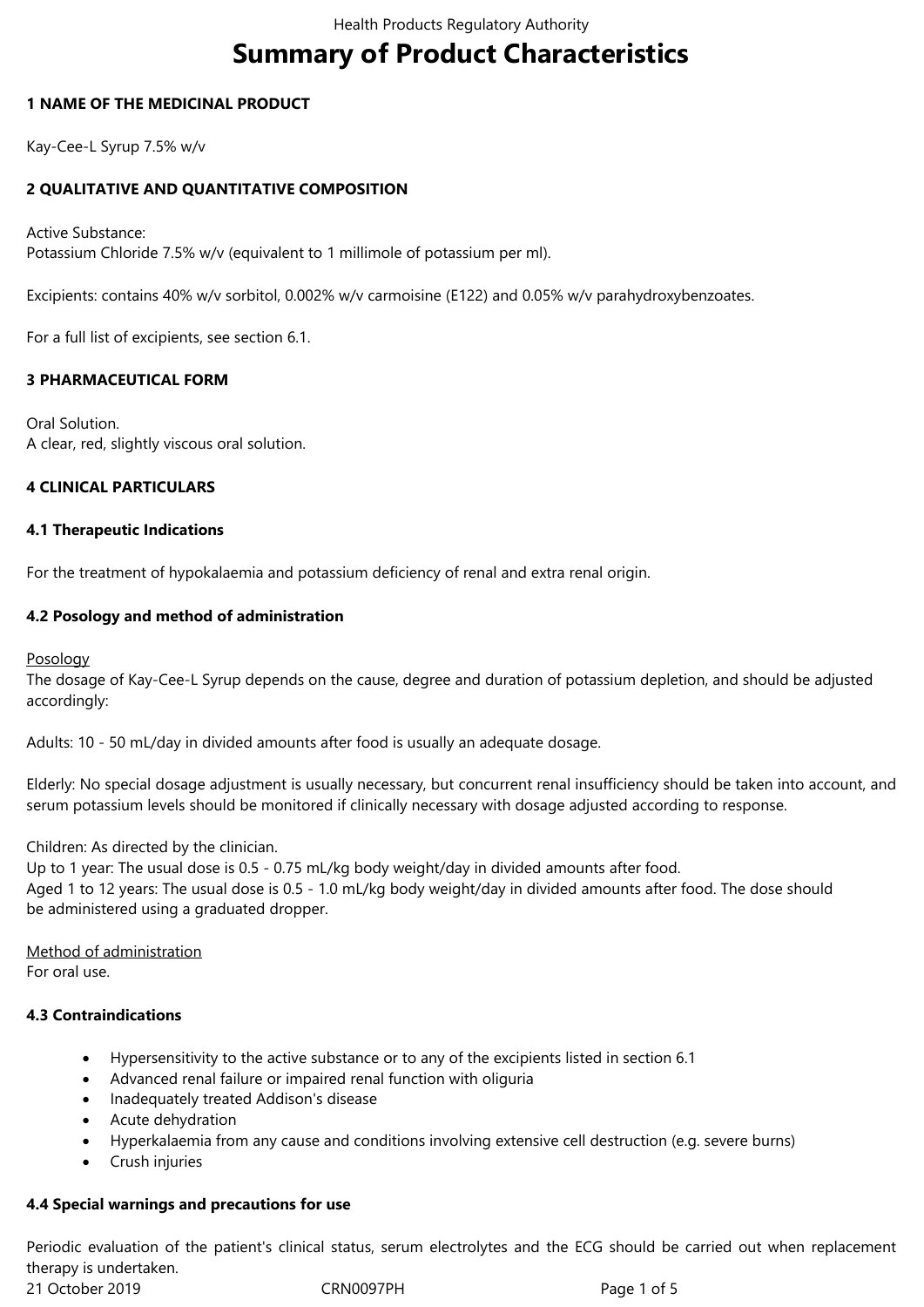#### Health Products Regulatory Authority

Oral potassium should be prescribed with caution in patients with a history of peptic ulcer.

Potassium chloride preparations, alone or in combination with other medications, may induce ulceration, haemorrhage or stricture formation in the gastrointestinal tract, in particular the lower oesophagus and the small bowel. This possibility is increased in patients with local disorders of the gastrointestinal tract, with cardiovascular disease, or in those on prolonged therapy. Symptoms or signs suggesting ulceration or obstruction should be regarded as reasons to discontinue medication. Potassium salts should only be administered with extreme caution to patients with renal dysfunction or hepatic disease because of the risk of hyperkalaemia.

Potassium supplements should be used with caution in patients who are receiving medications that may increase plasma potassium levels.

Some patients may develop potassium depletion despite the use of potassium supplements particularly in digitalised patients, or those with hepatic ascites. Monitoring of serum potassium is particularly necessary in patients with renal or cardiac diseases, especially the elderly.

Caution is also necessary in patients receiving potassium-sparing diuretics and ACE-inhibitors, and in patients with myotonia congenita or severe haemolysis. In patients with acidosis, the acid-base balance should be monitored.

In patients with hypertension, it should be remembered that correction of hypokalaemia may lower blood pressure.

This medicine contains sorbitol and may cause gastrointestinal discomfort and mild laxative effect. Patients with hereditary fructose intolerance (HFI) should not take/be given this medicine.

This medicine contains carmoisine (E122) which may cause allergic reactions.

This medicine contains parahydroxybenzoates (E214, E216 and E218) which may cause allergic reactions (possibly delayed).

This medicine contains sodium benzoate (E211). Benzoate salt may increase jaundice (yellowing of the skin and eyes) in newborn babies (up to 4 weeks old).

This medicine contains propylene glycol. Co-administration with any substrate for alcohol dehydrogenase such as ethanol may induce serious adverse effects in neonates.

#### **4.5 Interaction with other medicinal products and other forms of interactions**

Hyperkalaemia can result from the concurrent use of potassium supplements with ACE inhibitors, aldosterone antagonists, angiotensin II receptor antagonists, ciclosporin, potassium sparing diuretics and tacrolimus. The risk of hyperkalaemia is increased in patients taking potassium supplements and digoxin, particularly in cases of acute digoxin overdosage. The incidence of hyperkalaemia is increased by renal impairment.

#### **4.6 Fertility, pregnancy and lactation**

Kay-Cee-L Syrup should not be used during pregnancy unless considered essential by the physician.

#### **4.7 Effects on ability to drive and use machines**

None known.

#### **4.8 Undesirable effects**

21 October 2019 CRN0097PH Page 2 of 5 In rare cases, oral potassium may invoke nausea, vomiting, diarrhoea and abdominal cramps. Potassium chloride, alone or in combination with other medications, may induce ulceration in the gastrointestinal tract, in particular the lower oesophagus and the small bowel. This possibility is increased in patients with local disorders of the gastrointestinal tract with cardiovascular disease or in those on prolonged therapy. Symptoms or signs suggesting ulceration or obstruction of the tract should be regarded as reason to discontinue medication. Hyperkalaemia associated with excessive intake of potassium salts will rarely occur with Kay-Cee-L Syrup which normally acts as an emetic after inadvertent high dosage. Ingestion of potassium chloride may induce hyperkalaemia in patients with familial hyperkalaemic periodic paralysis.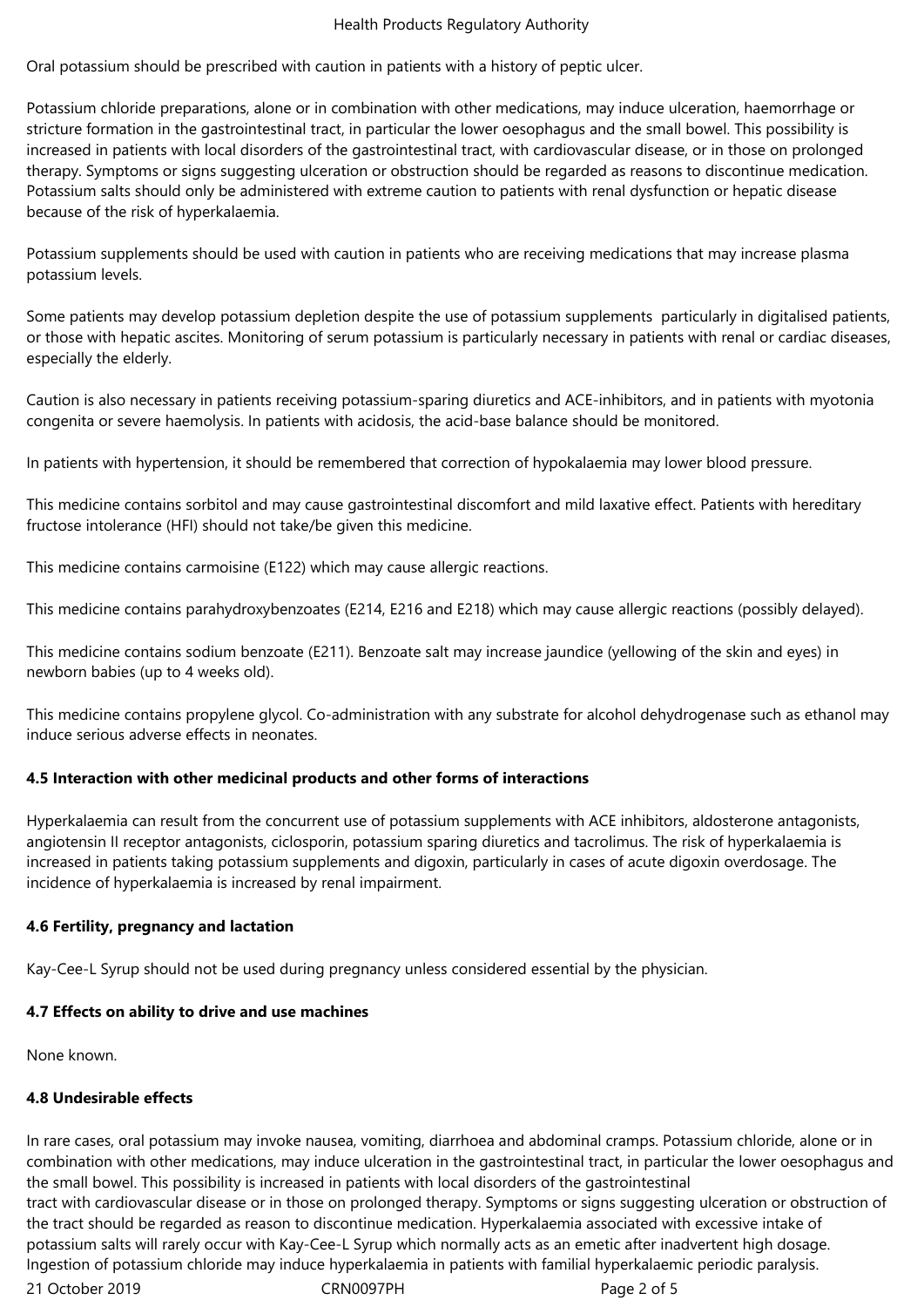# Reporting ofsuspected adverse reactions

Reporting suspected adverse reactions after authorisation of the medicinal product is important. It allows continued monitoring of the benefit/risk balance of the medicinal product. Healthcare professionals are asked to report any suspected adverse reactions via HPRA Pharmacovigilance, Website: www.hpra.ie

## **4.9 Overdose**

Hyperkalaemia. Poisoning is usually minimal below 6.5 mmol per litre but may be severe above 8 mmol per litre. However, comparatively low doses may cause adverse effects when excretion is delayed as in renal insufficiency. The absolute toxicity is dependent on other electrolytes and acid-base levels.

Hyperkalaemic symptoms include paraesthesia of the extremities, listlessness, mental confusion, weakness, paralysis, hypotension, cardiac arrhythmias, heart block and cardiac arrest.

Hyperkalaemia is often asymptomatic. However, increasing serum potassium levels can be detected by changes in the ECG; initially the appearance of tall, peaked T waves, followed by a widening of the QRS complex bending into the abnormal T waves. P-wave voltage decreases and the PR interval is prolonged.

Severe cardiac toxicity may be treated with calcium gluconate (10-20ml of a 10% injection given over 1-5 minutes with ECG monitoring). The effect may be transient and the injection may need to be repeated.

Raised serum potassium levels respond to administration of dextrose (300-500ml/hr of 10 or 25% solution), dextrose and insulin (as for dextrose with 10 units of insulin per 20g dextrose), or sodium bicarbonate solution.

Cation exchange resins may be used, or in severe cases peritoneal dialysis or haemodialysis may be necessary.

Caution should be exercised in patients who are digitalised and who may experience acute digitalis intoxication in the course of potassium removal.

# **5 PHARMACOLOGICAL PROPERTIES**

#### **5.1 Pharmacodynamic properties**

Pharmacotherapeutic group: Mineral supplements, ATC code: A12BA01.

Potassium, the major intracellular cation, plays a significant part in control of osmotic pressure and is an essential activator in a number of enzymatic reactions. The potassium concentration of body fluids has an important influence on the excitability of both skeletal and cardiac muscle and on the structure and function of the kidneys. Disturbances in potassium equilibrium produce a wide range of disorders and the clinically deleterious consequences of hypokalaemia and potassium deficiency are substantially monographed and referenced in the world literature.

A close relationship between potassium ion and magnesium ion has also been noted; a deficit in one ion has been associated with low levels of the other.

The diet of a healthy adult will provide an adequate intake of potassium (considered to be 20.5 to 33.3 mmol potassium daily) from a total intake of 60-100 mmol potassium. Total body potassium in an adult is about 3,500 mmol depending on the non-fat body tissues. A deficient intake or failure to conserve potassium leads to symptoms of hypokalaemia.

#### **5.2 Pharmacokinetic properties**

The pharmacokinetics of potassium are substantially monographed and referenced.

Ingested potassium chloride is generally readily absorbed from the gastrointestinal tract. The mechanisms underlying the transport of potassium in the human small bowel have shown that it occurs by passive processes in both the jejunum and ileum, and that in the jejunum solvent drag plays a significant part in potassium absorption.

As Kay-Cee-L Syrup contains approximately 20 times the concentration in milliequivalents as normal plasma, it might be expected that initial absorption would be very rapid. It is known however that for solutions of potassium chloride the bowel or the small intestine respond by thickening of its secretions. In Kay-Cee-L Syrup , the high concentration of sorbitol also

21 October 2019 CRN0097PH Page 3 of 5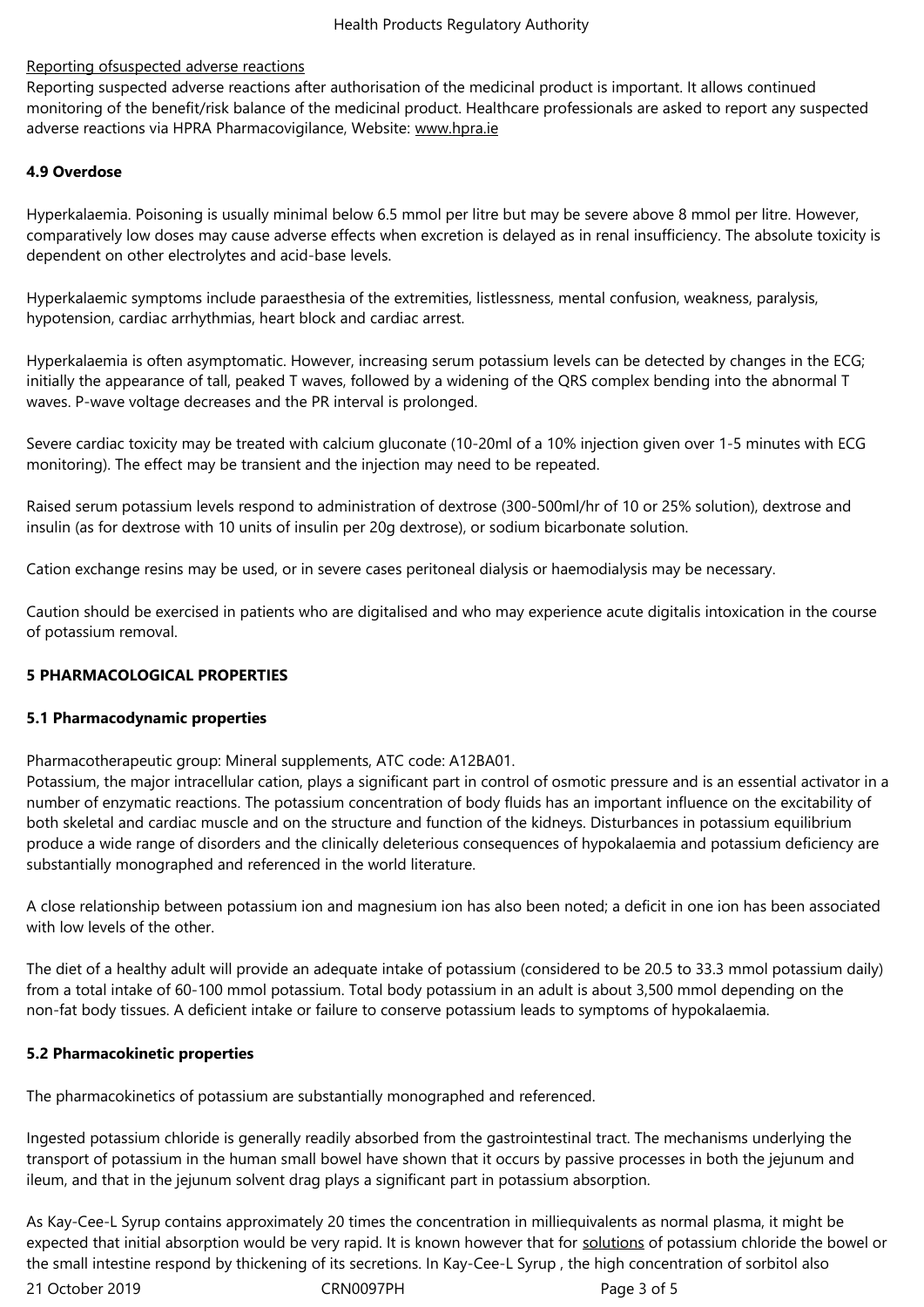#### Health Products Regulatory Authority

produces an osmotic effect on the bowel producing secretion. This results in a dilutional effect on the potassium chloride thus slowing absorption. Furthermore, the recommended administration of Kay-Cee-L Syrup after meals again dilutes the dose volume in the concomitant intestinal secretion; absorption of the potassium chloride component therefore takes place over several hours when taken after meals.

# **5.3 Preclinical safety data**

No preclinical data are provided as potassium chloride is a well-established active ingredient.

# **6 PHARMACEUTICAL PARTICULARS**

# **6.1 List of excipients**

Sorbitol (E420) Carmoisine (E122) Wild cherry flavour F617 Sodium benzoate Saccharin sodium Methyl parahydroxybenzoate (E218) Ethyl parahydroxybenzoate (E214) Propyl parahydroxybenzoate (E216) Propylene glycol Purified water

# **6.2 Incompatibilities**

Not applicable.

# **6.3 Shelf life**

Sealed bottles: 3 years After opening: 8 weeks

#### **6.4 Special precautions for storage**

Store below 25°C.

# **6.5 Nature and contents of container**

Amber glass bottles with polypropylene screw caps containing 500 ml.

# **6.6 Special precautions for disposal of a used medicinal product or waste materials derived from such medicinal product and other handling of the product**

No special requirements.

# **7 MARKETING AUTHORISATION HOLDER**

Elara Pharmaservices Europe Limited 239 Blanchardstown Corporate Park Ballycoolin Dublin Dublin D15KV21 Ireland

#### **8 MARKETING AUTHORISATION NUMBER**